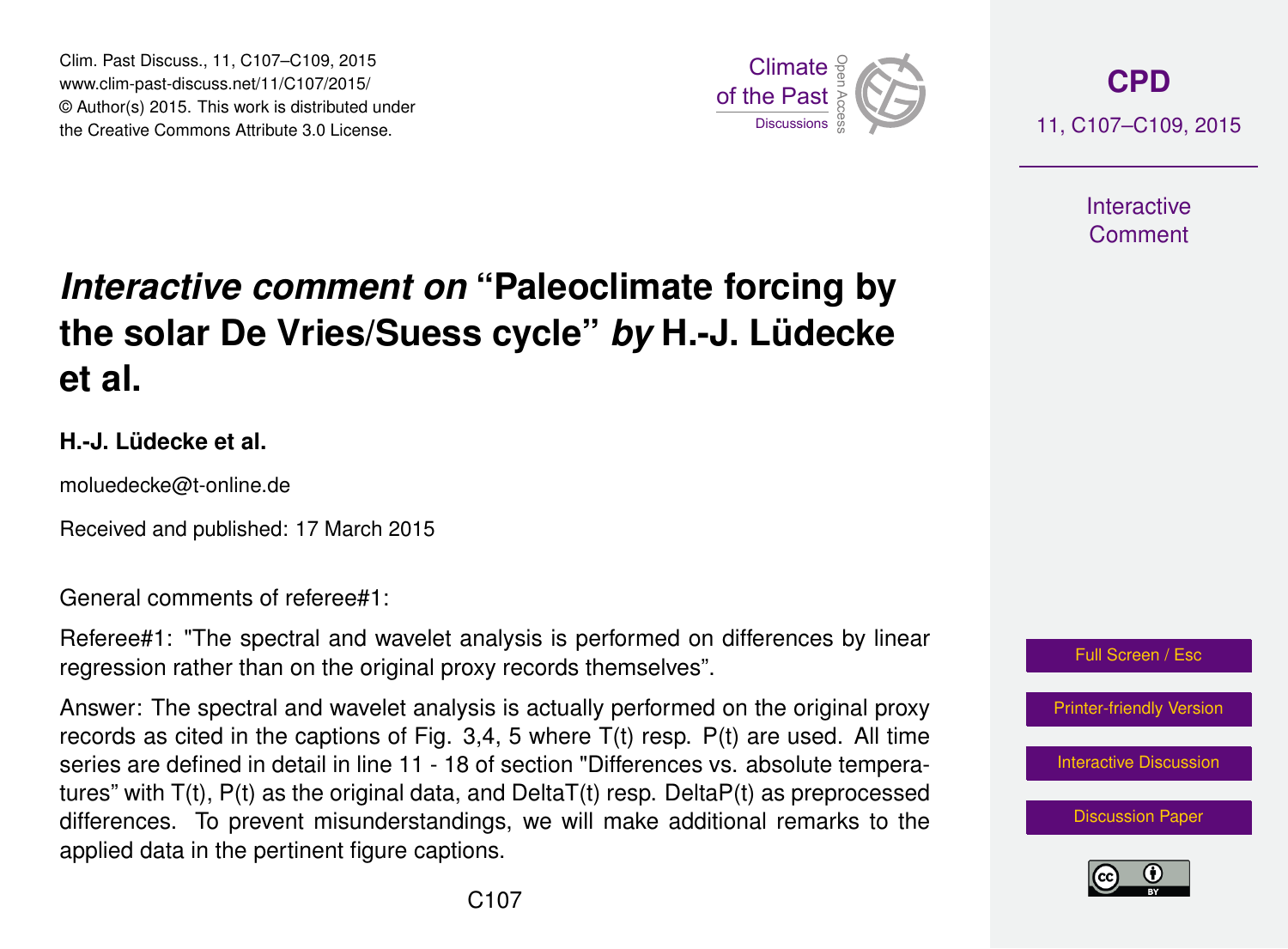Referee#1: "I'm not entirely convinced of the adequacy of this pre-processing, specifically how representative are the linear trends extracted in the (arbitrary) 100-yr windows. If the goal is to achieve some noise reduction, some non-parametric procedure such as loess smoothing would be probably preferable".

Answer: The goal was not noise reduction. The 100 year differences DeltaT(t) [◦C/t] are different physical quantities compared with  $T(t)$  [ $°C$ ]. We used differences to compare past temperature differences with those observed over the 20th century, in order to get an impression whether or not the latter are historically exceptionally high, as is often claimed. The noise reduction is just a by-product of the differencing by linear regression. That the particular choice of 100 years for the differences does not influence the result is shown by comparing with the 50 and 150 year differences.

Referee#1: Fig. 4 is barely discussed and Fig. 5 is not discussed at all. The 200 yr oscillation is not very clear in the wavelet spectra (Fig. 6), this should be addressed and discussed.

Answer: We will discuss Fig. 4 and Fig. 5 more extensively in the revised version. Probably tte referee remark on Fig. 6 is an writing error because Fig. 6 does not depict a wavelet spectrum.

Our answers to Minor comments of referee#1:

Fig. 1: we will try to solve this problem of Fig. 1 in the revised version.

Line 109 (line 15 of the section "Spectral analysis"): Is "discrete" wavelet analysis meant instead of "continuous" because all time series are actually discrete? We will add "discrete" in the revised version.

Line 110 (line 16 of the section "Spectral analysis"): we will correct Fig. 6 to "Fig. 5" in the revised version.

Line 130 (line 12 of the section "Sine wave fit by nonlinear optimization"): We will remove Eq. 5 in the revised version.

**[CPD](http://www.clim-past-discuss.net)**

11, C107–C109, 2015

**Interactive Comment** 



[Printer-friendly Version](http://www.clim-past-discuss.net/11/C107/2015/cpd-11-C107-2015-print.pdf)

[Interactive Discussion](http://www.clim-past-discuss.net/11/279/2015/cpd-11-279-2015-discussion.html)